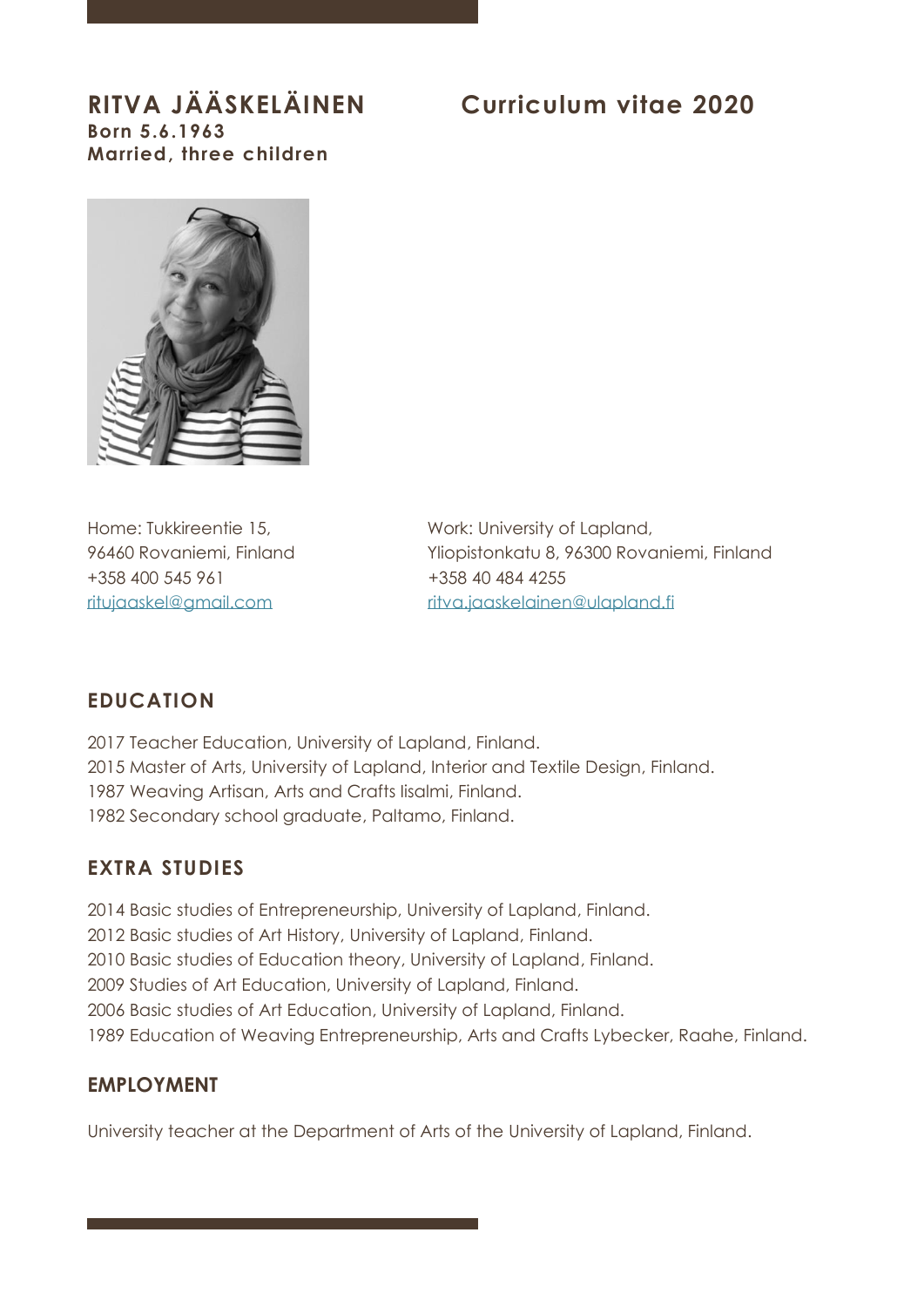# **GROUP EXHIBITIOINS**

2019 "Trapped". "Kuolutta lihaa" -exhibition. Gallery Valo. Lapin yliopisto, Rovaniemi, Finland. Independent art work in artist collective.

2019 "Nyt loppui ininä". Future Bio Arctic Desing -exhibition. Curate.

2019 "Ompelijatar"/" The Seamstress". "A School of School" Exhibition, Z33, C-mine, Belgium.

2019 "Tee hetki oli ja meni"/"Teetime is over". The 9th International Biennial Exhibition of Mini Textile Art "Scythia", Ivano-Frankivs'k, Ukraine.

2019 "Isoäidin salaisuudet"/"Granny's Secrets". The International Exhibition of

Contemporary Micro Textile Art "Scythia", Ivano-Frankivs'k, Ukraine.

2019 "Ompelijatar"/" The Seamstress". "A School of School" Exhibition, IKSV, Luma Arles, France.

2018 "Päiväkirjani"/"My Diary" and "Elämän pirta"/"The Reed of Life". *Päin seiniä* - *Facing the Wall* –exhibition. Gallery Valo. Lapin yliopisto, Rovaniemi, Finland. Independent art works in artist collective: jacquard-weaving.

2018 "Kevät tuuletus"/"Summerwind". Gallery Lovisa. University of Lapland, Rovaniemi, Finland.

2018 "Ompelijatar"/"The Seamstress". Google Weaving Stop time -exhibition. The 4th Istanbul Design Biennial 2018. Istanbul, Turkey. Independent work in artist collective: a hand woven rug.

2018 "Arctic Art and Design Summer 2018". Textile Installation. Curate. Rovaniemi, Finland. 2017 "Hetkiä"/Moments" -series*. Arjen juhlaa/Everyday Celebration* – textile exhibition Gallery Kilo. Finland. Independent art works in artist collective.

2017 "Trientalis"*. Arjen juhlaa/Everyday Celebration* – textile exhibition Gallery Kilo. Finland. Independent art works in artist collective: a hand woven rug.

2017 "Monoprints and miniatures". Gallery Hämärä. Curate and participate. Rovaniemi, Finland. Independent art works in artist collective.

2017 "Rakkaudella"/"With Love" and "Äidin tekemä"/"Made by Mom". Gallery Valo. Rovaniemi, Finland. Independent art works in artist collective.

2017 "Arctic Art and Design Summer" 2017. "Arctic Moments" Textile installation. Curate. Rovaniemi, Finland.

2015 "Pakkasen kosketus"/"The Touch of the Frost". Arctic Design Week. Rovaniemi, Finland. Independent art work in artist collective.

2013 "Isoäidin esiliina"/"Granny's apron". University of Lapland. Rovaniemi, Finland. Independent art work in artist collective.

2013 "Ruusut"/"Roses". Gallery Valo. Rovaniemi, Finland. Independent art work in artist collective: jacquard-weaving.

2012 "Mekot"/"Dresses". Rovaniemi city hall. Rovaniemi, Finland. Independent art works in artist collective.

# **SOLO EXHIBITIONS**

2019 "Langoilla piirretyt"/"Drawn with yarns". Gallery Lovisa. 2019. Rovaniemi, Finland. 2015 "Tarinoita valokuvien takana"/"The Stories behind the Photographs". Gallery Katve 1. Rovaniemi, Finland.

2008 Wall paintings to children's department of Lapland Central Hospital. Rovaniemi, Finland.

## **PUBLICATIONS**